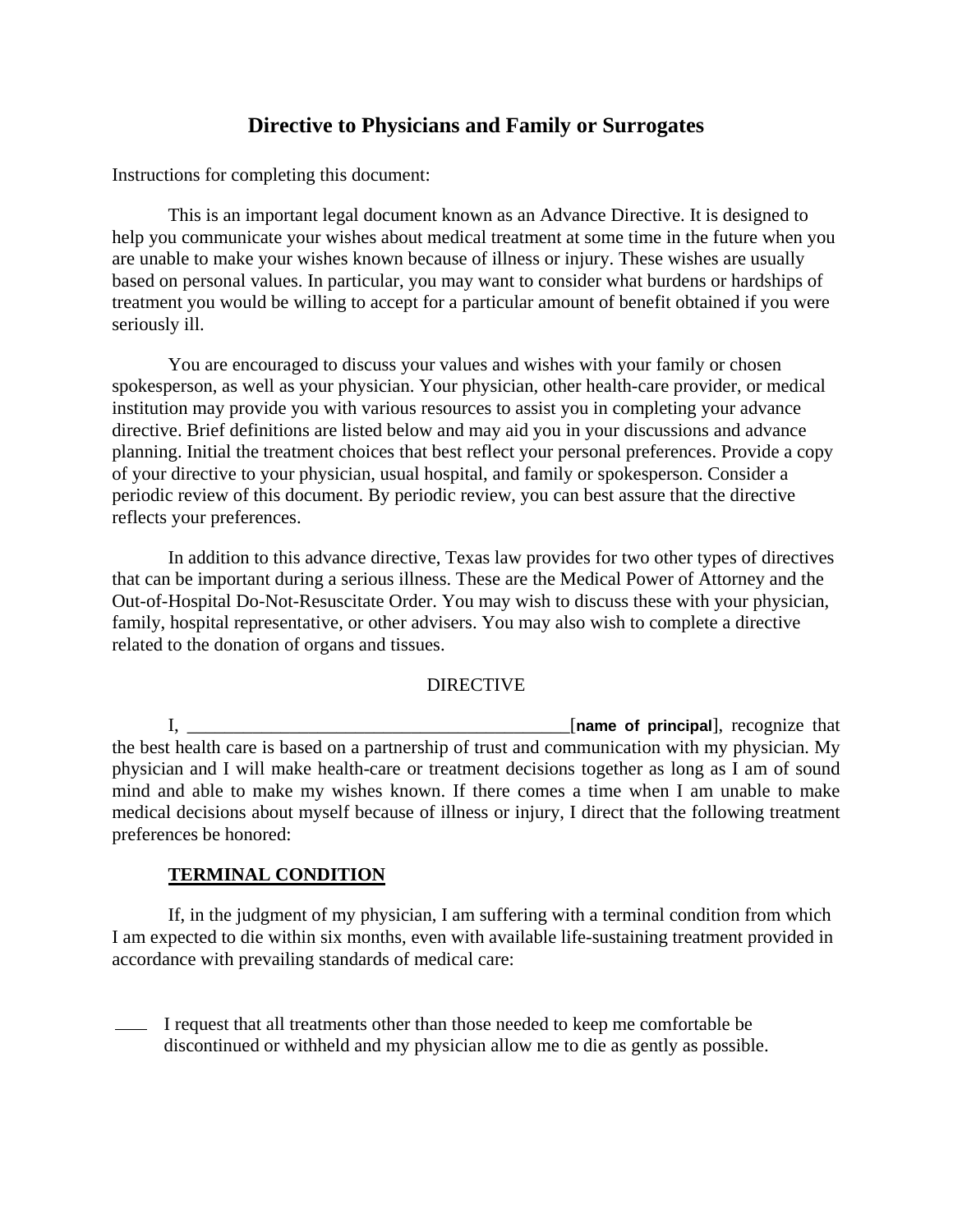I request that I be kept alive in this terminal condition using available life-sustaining treatment. (THIS SELECTION DOES NOT APPLY TO HOSPICE CARE.)

## **IRREVERSIBLE CONDITION**

If, in the judgment of my physician, I am suffering with an irreversible condition so that I cannot care for myself or make decisions for myself and am expected to die without lifesustaining treatment provided in accordance with prevailing standards of care:

I request that all treatments other than those needed to keep me comfortable be discontinued or withheld and my physician allow me to die as gently as possible.

I request that I be kept alive in this irreversible condition using available lifesustaining treatment. (THIS SELECTION DOES NOT APPLY TO HOSPICE CARE.)

*Additional Requests:* (After discussion with your physician, you may wish to consider listing particular treatments in this space that you do or do not want in specific circumstances, such as artificially administered nutrition and hydration, intravenous antibiotics, etc. Be sure to state whether you do or do not want the particular treatment.) [**Specify.**]

\_\_\_\_\_\_\_\_\_\_\_\_\_\_\_\_\_\_\_\_\_\_\_\_\_\_\_\_\_\_\_\_\_\_\_\_\_\_\_\_\_\_\_\_\_\_\_\_\_\_\_\_\_\_\_\_\_\_\_\_\_\_\_\_\_\_\_\_\_\_\_\_\_\_\_\_\_\_

\_\_\_\_\_\_\_\_\_\_\_\_\_\_\_\_\_\_\_\_\_\_\_\_\_\_\_\_\_\_\_\_\_\_\_\_\_\_\_\_\_\_\_\_\_\_\_\_\_\_\_\_\_\_\_\_\_\_\_\_\_\_\_\_\_\_\_\_\_\_\_\_\_\_\_\_\_\_

After signing this directive, if my representative or I elect hospice care, I understand and agree that only those treatments needed to keep me comfortable would be provided, and I would not be given available life-sustaining treatments.

If I do not have a Medical Power of Attorney and I am unable to make my wishes known, I designate the following [person/persons] to make health-care or treatment decisions with my physician compatible with my personal values:

1. [**Name**] \_\_\_\_\_\_\_\_\_\_\_\_\_\_\_\_\_\_\_\_\_\_\_\_\_\_\_\_\_\_\_\_\_\_\_\_\_\_\_\_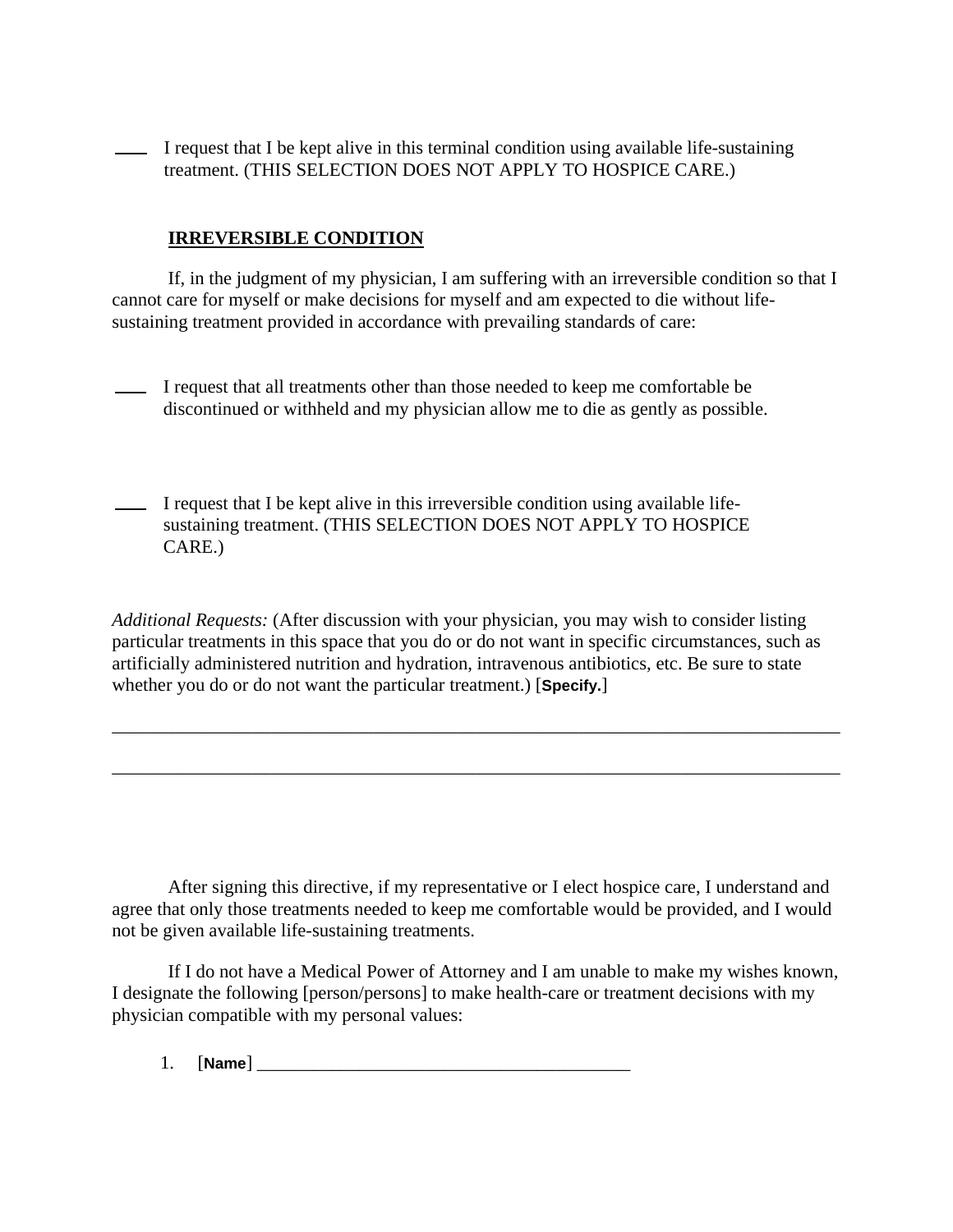2. [**Name**] \_\_\_\_\_\_\_\_\_\_\_\_\_\_\_\_\_\_\_\_\_\_\_\_\_\_\_\_\_\_\_\_\_\_\_\_\_\_\_\_

(If a Medical Power of Attorney has been executed, then an agent already has been named and you should not list additional names in this document.)

If the above persons are not available, or if I have not designated a spokesperson, I understand that a spokesperson will be chosen for me following standards specified in the laws of Texas. If, in the judgment of my physician, my death is imminent within minutes to hours, even with the use of all available medical treatment provided within the prevailing standard of care, I acknowledge that all treatments may be withheld or removed except those needed to maintain my comfort. I understand that under Texas law this directive has no effect if I have been diagnosed as pregnant. This directive will remain in effect until I revoke it. No other person may do so.

| <b>SIGNED</b> | l date l                           |
|---------------|------------------------------------|
|               | [city, county, state of residence] |

Two competent adult witnesses must sign below, acknowledging the signature of the declarant. The witness designated as Witness 1 may not be a person designated to make a healthcare or treatment decision for the patient and may not be related to the patient by blood or marriage. This witness may not be entitled to any part of the estate and may not have a claim against the estate of the patient. This witness may not be the attending physician or an employee of the attending physician. If this witness is an employee of a health-care facility in which the patient is being cared for, this witness may not be involved in providing direct patient care to the patient. This witness may not be an officer, director, partner, or business office employee of a health-care facility in which the patient is being cared for or of any parent organization of the health-care facility.

Witness 1

### *Definitions:*

"Artificially administered nutrition and hydration" means the provision of nutrients or fluids by a tube inserted in a vein, under the skin in the subcutaneous tissues, or in the gastrointestinal tract.

"Irreversible condition" means a condition, injury, or illness:

- (1) that may be treated, but is never cured or eliminated;
- (2) that leaves a person unable to care for or make decisions for the person's own self; and
- (3) that, without life-sustaining treatment provided in accordance with the prevailing standard of medical care, is fatal.